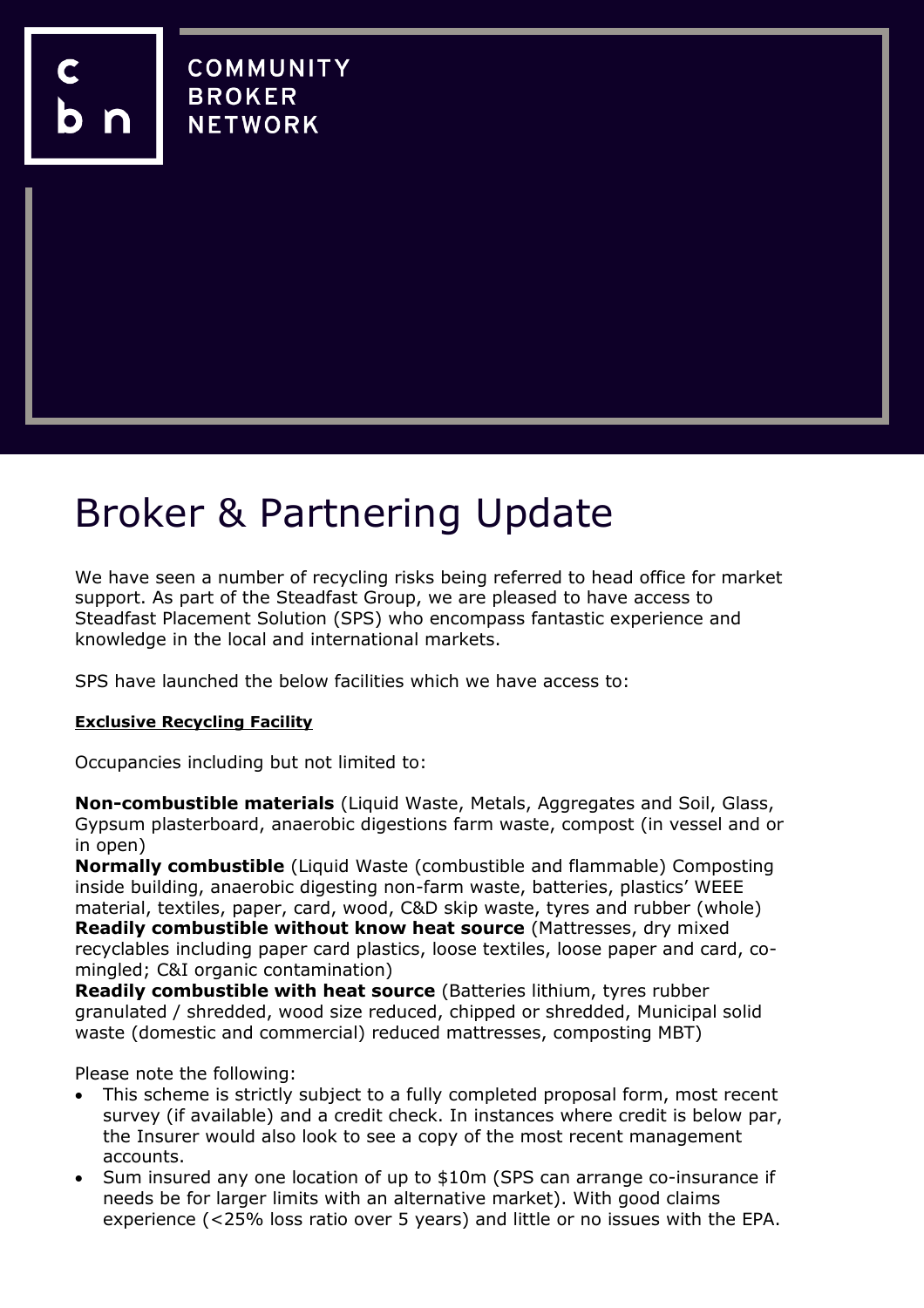- From a fire protections perspective, the insurer always looks for fire detection in buildings that handle / process combustible wastes and Automatic Fire Suppression on any shredders as a minimum. For example, a paper / plastics risk that is processing / storing in buildings with no centrally monitored fire alarm would be a decline OR excluding fire until installed and certified. On larger PML's the insurer is also looking for early detection such as Fire Watchman or centrally monitored CCTV.
- Please note, the Insurer defines 'acceptable risks' as those processing / handling wastes defined in their proposal form.

Please contact Steadfast Placement Solutions for a copy of the proposal form.

## **Sporting Club Facility**

Sporting clubs are the essence of Australian communities, whether it be the local cricket club or local dancing contingent. Whilst these groups may be small organisations, they are not immune to the risks that confront SME businesses. SPS in conjunction with Ansvar Insurance have put together a combined insurance product to cover the club's physical property, liability, management liability, personal accident for volunteers and commercial motor.

In order obtain a quote, please complete the attached proposal form [here,](https://www.cbnet.com.au/wp-content/uploads/2019/09/AnsvarSPS-Community-Sports-Combined-Proposal-Form-FINAL-Digitised.pdf) provide financials and complete the attached asset schedule [here](https://www.cbnet.com.au/wp-content/uploads/2019/09/TravelCard-Email-and-Website-Link-Generation.docx) in order to try and obtain terms.

Please contact one of the team to assist you further on (02) 9291 3121 or alternatively you can e-mail either Will Leonhardt at [will@steadfastplacements.com.au](mailto:will@steadfastplacements.com.au) or Emily Lipscombe at [Emily@steadfastplacements.com.au](mailto:Emily@steadfastplacements.com.au) or Tom Grove at [Tom@steadfastplacements.com.au](mailto:Tom@steadfastplacements.com.au)

### **Cyber Awareness Week (October 2019)**

This year, Cyber Awareness Week will run from the  $7<sup>th</sup>$  of October until the  $14<sup>th</sup>$  of October. We are excited to announce that this year we will be hosting a webinar that will be open to the general public with the aim to educate the audience on the prevalence of cyber crime in relation to SMEs in Australia. We will have a panel of cyber experts touching on what trends SMEs are experiencing, what SMEs can do to mitigate risks and how they can transfer this risk via insurance. This event may generate new business leads to the network and also empower existing customers with knowledge that they can use when discussing their insurance program with you. Please make sure you keep an eye out for further information so that you can share this value adding activity/event with your network of clients and beyond.